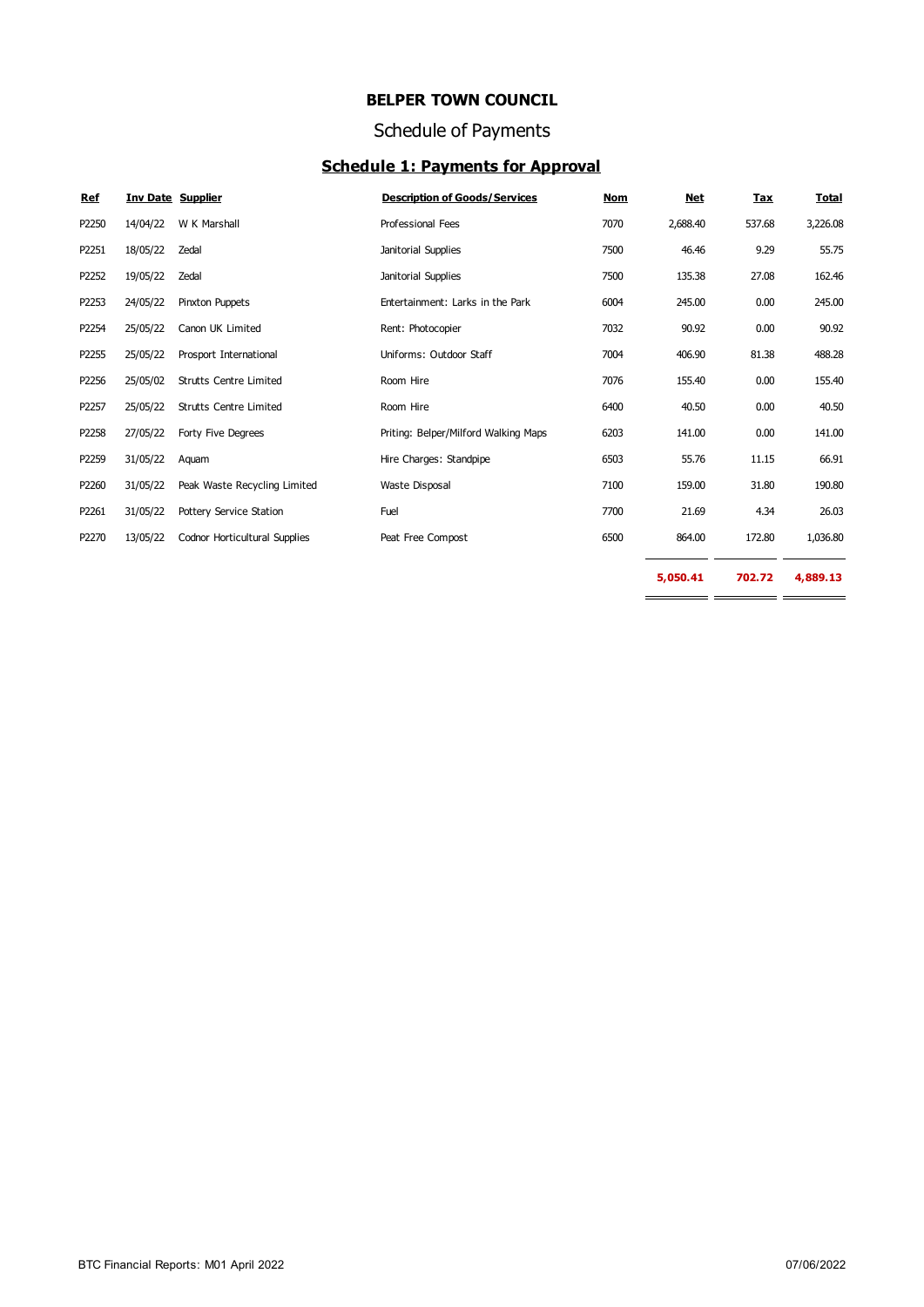#### Schedule of Payments

## **Schedule 2: Direct Payments - Unity Trust Bank**

| Ref        | <b>Pav Date Supplier</b> |                                     | <b>Description of Goods/Services</b>          | <b>Nom</b>    | <b>Net</b> | <b>Tax</b>         | Total     |
|------------|--------------------------|-------------------------------------|-----------------------------------------------|---------------|------------|--------------------|-----------|
| CC PAY     | 19/05/22                 | Lloyds Bank                         | Credit Card                                   | 1206          | 227.04     | 0.00               | 227.04    |
| P2227      | 19/05/22                 | Amber Valley Borough Council        | NNDR: The Coppice (2 of 12)                   | 7506          | 1,913.00   | 0.00               | 1,913.00  |
| P2228      | 19/05/22                 | Amber Valley Borough Council        | NNDR: Prior Years Rate Revaluation (14 of 30) | 7506          | 2,000.00   | 0.00               | 2,000.00  |
| P2229      | 19/05/22                 | Amber Valley Borough Council        | NNDR: St John's Chapel (2 of 12)              | 7203          | 374.00     | 0.00               | 374.00    |
| P2230      | 19/05/22                 | Amber Valley Borough Council        | NNDR: Market Place (2 of 12)                  | 7301          | 62.00      | 0.00               | 62.00     |
| P2237      | 06/05/22                 | Pitney Bowes Financial              | Franking Machine Lease                        | 7032          | 60.00      | 12.00              | 72.00     |
| P2238      | 13/05/22                 | Webfleet (Global Collect)           | Vehicle Tracker (April 2022)                  | 7701          | 9.90       | 1.98               | 11.88     |
| P2239      | 19/05/22                 | EE Mobile                           | Economy Mobile                                | 7031          | 13.70      | 2.74               | 16.44     |
| P2240      | 20/05/22                 | Sage                                | Sage Cloud (May 2022)                         | 7035          | 77.00      | 15.40              | 92.40     |
| P2241      | 25/05/22                 | Payroll                             | Payroll (May 2022)                            | 7000          | 17,897.43  | 0.00               | 17,897.43 |
| P2242      | 29/05/22                 | Water Plus                          | Water: Strutt Street Toilets                  | 7502          | 194.35     | 38.87              | 233.22    |
| P2262      | 31/05/22                 | Onecom                              | Landline, Broadband                           | 7030          | 104.23     | 20.85              | 125.08    |
| POA        | 06/05/22                 | <b>Bulb Energy</b>                  | Electricity: Strutt Street Toilets            | 7501          | 133.26     | 6.66               | 139.92    |
| <b>POA</b> | 30/05/22                 | <b>EDF Energy Limited</b>           | Electricity: The Chapel                       | 7202          | 548.00     | 0.00               | 548.00    |
| <b>POA</b> | 30/05/22                 | <b>EDF Energy Limited</b>           | Electricity: Coppice Car Park                 | 7504          | 205.00     | 0.00               | 205.00    |
| <b>POA</b> | 30/05/22                 | <b>EDF Energy Limited</b>           | Electricity: Market Place                     | 7300          | 20.00      | 0.00               | 20.00     |
| <b>POA</b> | 30/05/22                 | <b>EDF Energy Limited</b>           | Electricity: Memorial Gardens                 | 7400          | 68.00      | 0.00               | 68.00     |
|            |                          |                                     |                                               |               |            |                    |           |
|            |                          | NOTE: $POA = DD$ Payment On Account |                                               | <b>TOTALS</b> | 23,906.91  | 98.50<br>_________ | 24,005.41 |

#### **Utility Invoices Received (for Information Only)**

| P2263 | Monthly Bulb Eneray | Electricity: Strutt Street Toilets            | 7501 | 99.22    | 4.96   | 104.18   |
|-------|---------------------|-----------------------------------------------|------|----------|--------|----------|
| P2264 | Monthly EDF Eneray  | Electricity: The Chapel (27/01/22 - 02/05/22) | 7202 | 1,330,76 | 266.15 | 1,596.91 |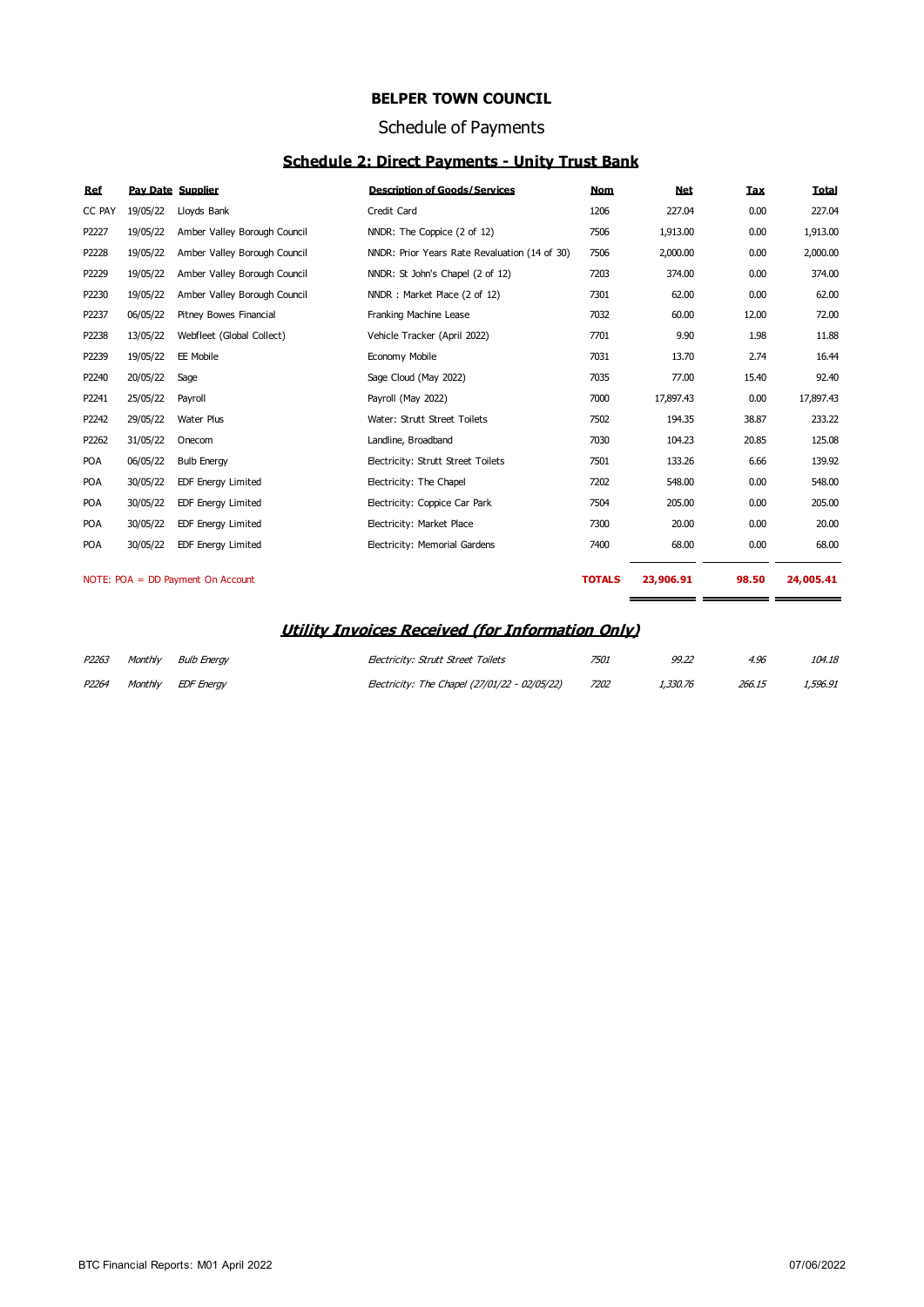Schedule of Payments

## **Schedule 3: Direct Payments made from Lloyds Credit Card**

| Ref       |          | <b>Pav Date Supplier</b> | <b>Description of Goods/Services</b> | <b>Nom</b> | <b>Net</b> | Tax  | <b>Total</b> |
|-----------|----------|--------------------------|--------------------------------------|------------|------------|------|--------------|
| <b>DD</b> | 03/05/22 | Lloyds Bank              | Card Fees                            | 7065       | 6.00       | 0.00 | 6.00         |
| P2243     | 06/05/22 | Adobe                    | Subscription                         | 7035       | 12.64      | 2.53 | 15.17        |
|           |          |                          |                                      |            | 18.64      | 2.53 | 21.17        |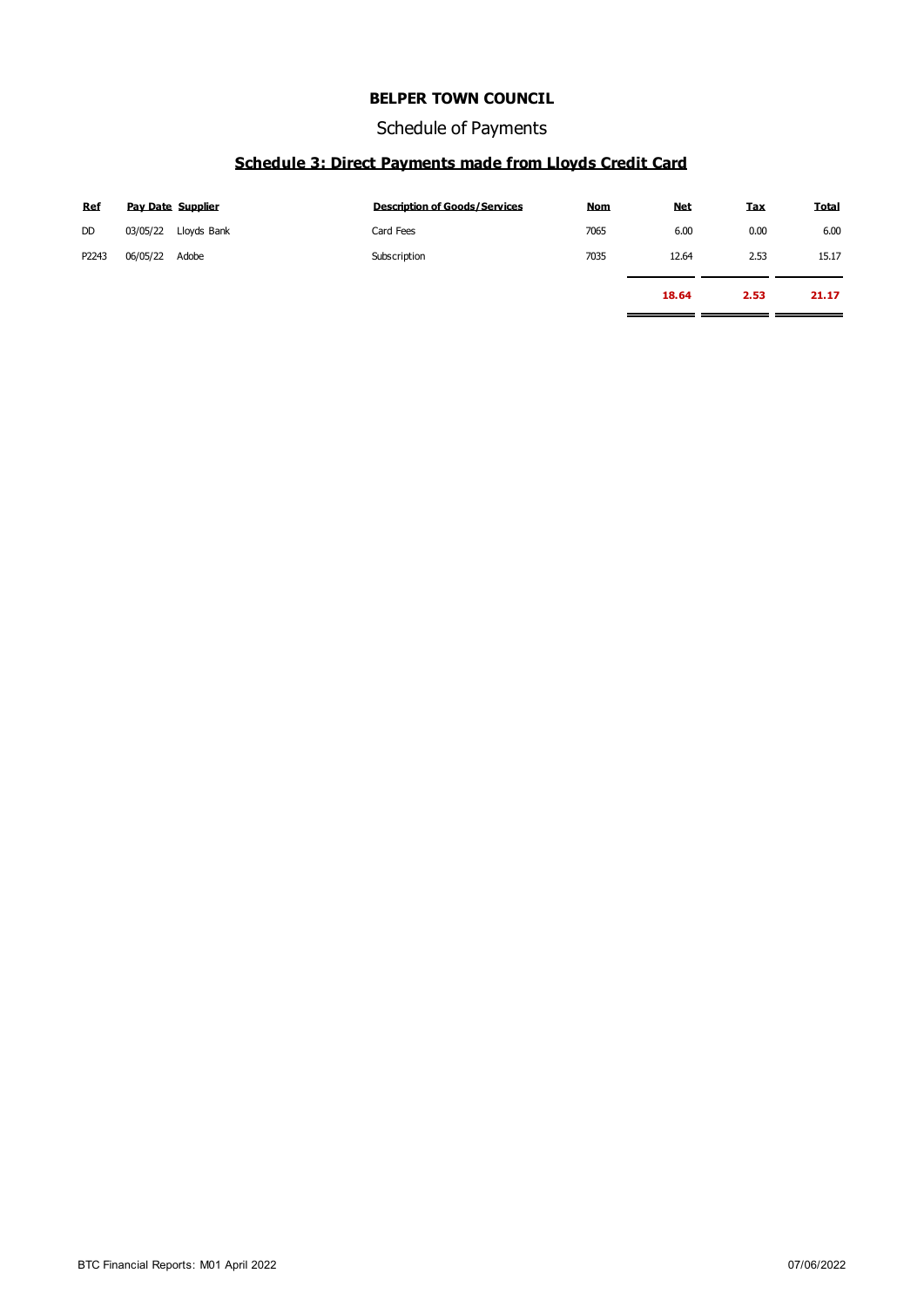#### Schedule of Payments

#### **Schedule 4: Direct Payments Pre-authorised/Clerk's Delegated Powers**

| Ref   |          | <b>Pav Date Supplier</b>     | <b>Description of Goods/Services</b>   | <b>Nom</b> | <b>Net</b> | <b>Tax</b> | <b>Total</b> |
|-------|----------|------------------------------|----------------------------------------|------------|------------|------------|--------------|
| P2244 | 13/05/22 | Flag & Bunting Store         | Jubilee Flags, Bunting                 | 6204       | 88.50      | 17.70      | 106.20       |
| P2245 | 24/05/22 | Central England Co-Operative | Youth Council Expenses                 | 6400       | 1.72       | 0.00       | 1.72         |
| P2246 | 24/05/22 | Wm Morrisons                 | Youth Council Expenses                 | 6400       | 3.50       | 0.00       | 3.50         |
| P2247 | 24/05/22 | Sonic Music Services         | Performance: Plant Market              | 6207       | 150.00     | 0.00       | 150.00       |
| P2248 | 24/05/22 | Unite                        | Small Grant (Minute 5081b)             | 7850       | 186.30     | 0.00       | 186.30       |
| P2249 | 24/05/22 | <b>Transition Belper</b>     | Small Grant (Minute 5018)              | 7850       | 1,000.00   | 0.00       | 1,000.00     |
| P2265 | 07/05/22 | Jara Trading                 | Biodegradeable Cups for Hot Drinks     | 7800       | 16.66      | 3.33       | 19.99        |
| P2266 | 07/05/22 | AVBC                         | Music Licence: Larks in the Park       | 6004       | 21.37      | 4.27       | 25.64        |
| P2267 | 07/06/22 | AVBC                         | Music Licence: Larks in the Park       | 6004       | 106.85     | 21.37      | 128.22       |
| P2268 | 12/05/22 | Amazon EU                    | Stationery                             | 7032       | 33.32      | 6.66       | 39.98        |
| P2269 | 07/06/22 | Wilder Belper                | Small Grant (Minute 5081c)             | 7850       | 656.60     | 0.00       | 656.60       |
| P1311 | 08/12/21 | Gaynor Spendlove             | Musical Services/PA Equip Hire (21/22) | 6006       | 200.00     | 0.00       | 200.00       |
|       |          |                              |                                        |            | 2,464.82   | 53.34      | 2,518.16     |